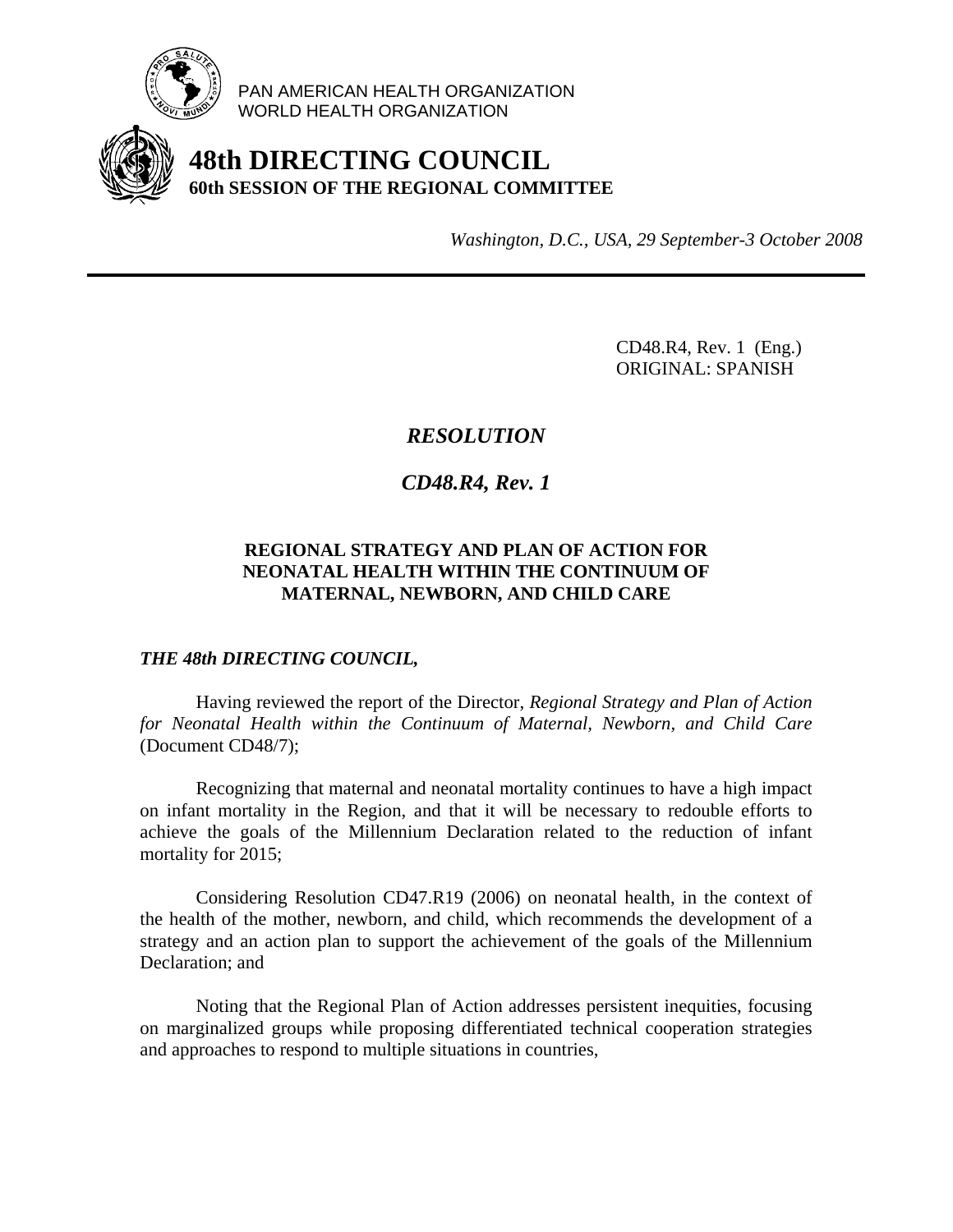CD48.R4, Rev. 1 (Eng.) Page 2

#### *RESOLVES:*

- 1.To urge Member States to:
- (a) support the reduction of maternal and neonatal mortality as a priority within health programs by expanding, strengthening or sustaining the implementation of the Strategy and Regional Plan of Action for neonatal health in the continuum of the mother, newborn, and child care;
- (b) consider the Regional Plan of Action for neonatal health within the continuum of care when formulating national plans, and include differentiated strategies that effectively respond to multiple situations among and within countries, to protect recent achievements and reach the objectives related to mortality reduction of children under five by 2015 included in the Millennium Declaration;
- (c) consider strengthening health systems based on primary health care to support the implementation of evidence-based strategies aimed at reducing maternal and neonatal mortality, and improving collaboration between programs and the different levels of care;
- (d) support strong community and civil society participation so that they include, within their activities, actions directed to mothers, newborns, and children, with an equity, gender and ethnicity approach;
- (e) consider undertaking, facilitating, and supporting national activities that promote universal access of health care for mothers, newborns, and children;
- (f) consider strengthening national frameworks that protect mothers, newborns, and children;
- (g) establish and maintain quality neonatal health monitoring and information systems, disaggregated by gender, socioeconomic status, ethnicity, and education of the mother;
- (h) forge partnerships and associations with nongovernmental, community and religious organizations, with the academic and research community, as well as with relevant government agencies, to strengthen and expand policies and programs on maternal, neonatal and child health.